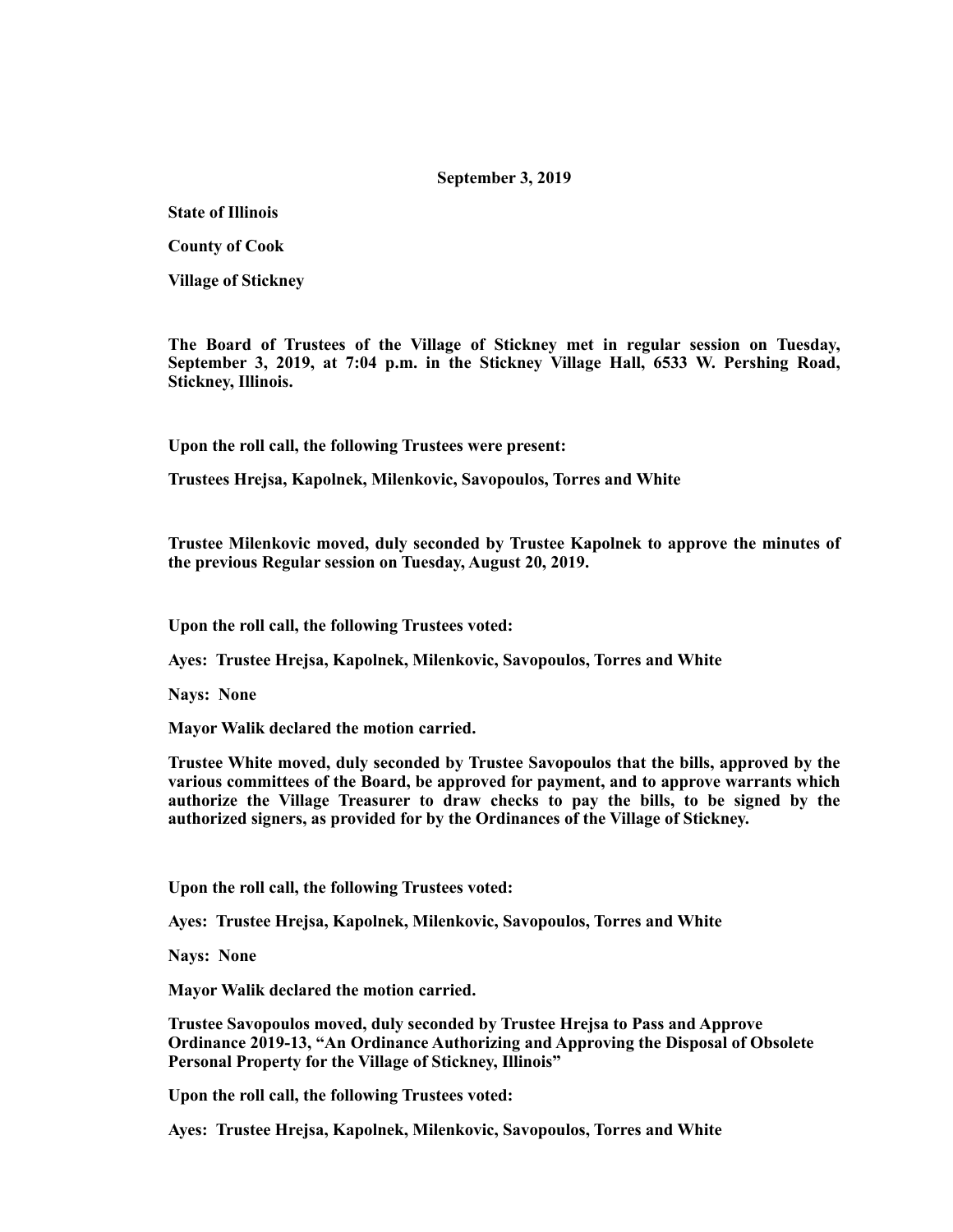**Nays: None** 

**Mayor Walik declared the motion carried.** 

**Trustee Kapolnek moved, duly seconded by Trustee Torres to approve Resolution 17- 2019, "A Resolution for Maintenance Under the Illinois Highway Code Appropriating \$31,250.00 for Rock Salt Purchase (BLR 05520) 2020 MFT General Maintenance-MFT Section #20-00000-00-GM"** 

**Upon the roll call, the following Trustees voted:** 

**Ayes: Trustee Hrejsa, Kapolnek, Milenkovic, Savopoulos, Torres and White** 

**Nays: None** 

**Mayor Walik declared the motion carried.** 

**Page 2** 

**Trustee White moved, duly seconded by Trustee Savopoulos for approval of Maintenance Engineering Agreement (BLR 05520)-2020 MFT General Maintenance-MFT Section #20-00000-00-GM** 

**Upon the roll call, the following Trustees voted:** 

**Ayes: Trustee Hrejsa, Kapolnek, Milenkovic, Savopoulos, Torres and White** 

**Nays: None** 

**Mayor Walik declared the motion carried.** 

**Trustee Milenkovic moved, duly seconded by Trustee Kapolnek to Approve Resolution 18-2019, "A Resolution for Improvement Under the Illinois Highway Code Appropriating \$150,000 for Construction and Engineering (BLR 09110) 2019 MFT Street Resurfacing (40th Street-Home Avenue to Oak Park Avenue) MFT Section #19-00060-00- RS"** 

**Upon the roll call, the following Trustees voted:** 

**Ayes: Trustee Hrejsa, Kapolnek, Milenkovic, Savopoulos, Torres and White** 

**Nays: None** 

**Mayor Walik declared the motion carried.** 

**Trustee White moved, duly seconded by Trustee Savopoulos for Approval of (BLR 05512) Preliminary/Construction Engineering Services Agreement for MFT (BLR 05512) – 2019 MFT Street Resurfacing (40th Street-Home Avenue to Oak Park Avenue) MFT Section #19-00060-00-RS** 

**Upon the roll call, the following Trustees voted:** 

**Ayes: Trustee Hrejsa, Kapolnek, Milenkovic, Savopoulos, Torres and White** 

**Nays: None**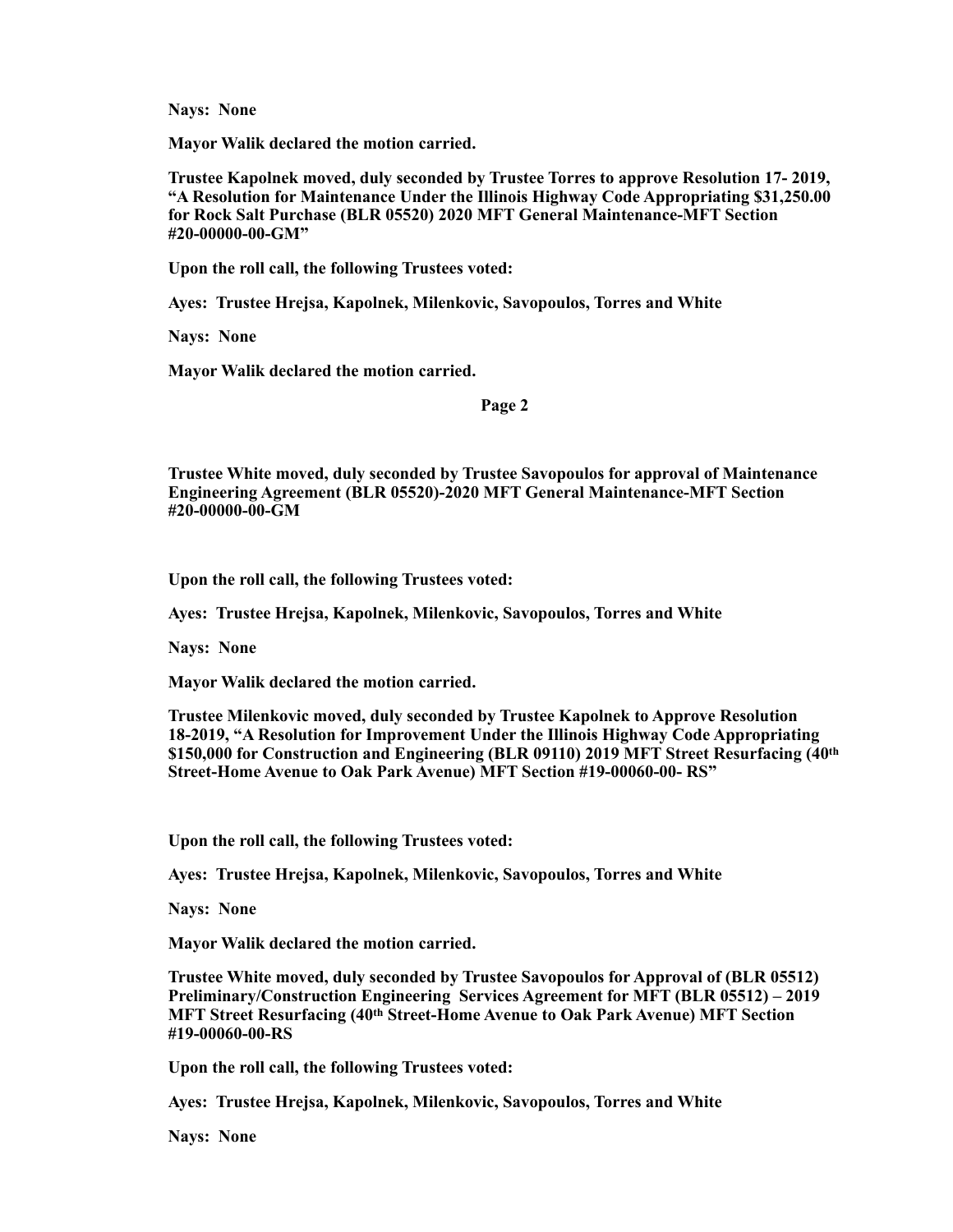**Mayor Walik declared the motion carried.** 

**Trustee Savopoulos moved, duly seconded by Trustee White, to Approve Resolution 19-2019, "A Resolution Awarding the Bid to the Lowest Responsive and Responsible bidder to Lindahl Brothers, Inc., for the amount of \$129,429.15 for the 2019 MFT Street Resurfacing (40th Street-Home Avenue to Oak Park Avenue) MFT Section #19-00060-00RS" Project, for the Village of Stickney, County of Cook, State of Illinois"** 

**Upon the roll call, the following Trustees voted:** 

**Ayes: Trustee Hrejsa, Kapolnek, Milenkovic, Savopoulos, Torres and White** 

**Nays: None** 

**Mayor Walik declared the motion carried.** 

**The Mayor explained that this will be for 40th Street from Oak Park to Home Avenue. We have been patching this street for six years. We are still working on 45th Street. There is a lot of paperwork between us, the State, the County and Forest View. There are Intergovernmental Agreements. All the money is in funds. This may not happen until May, 2020. Our engineer feels that if it gets too cold to do it this year the surface will be affected.** 

## **Page 3**

**MAYOR'S REPORT: He thanked the Trustees and the Clerk and all the volunteers. There were at least 12 volunteers turned away because we had too many. Sunday, September 8, is Grandparent's Day.** 

**CLERK'S REPORT: The Clerk read a Proclamation dedicated to September as National Suicide Prevention + Action Month. The clerk read a Thank You note from Jose, Ana and Denise for inviting them to serve ice cream at Family Day. Another Thank You note was read from Emily Luthern, Sofia Peterson, Lenore Luthern-Bausch and Robert Bausch for the exceptional care the seniors receive here in Stickney.** 

## **TRUSTEE REPORTS:**

**Trustee Hrejsa reminded people of the Paws for Fall event on Saturday, September 14 from 1:00 p.m. to 3:00 p.m. at the pavilion at 41st and Ridgeland.** 

**Trustee Kapolnek hoped that everyone enjoyed the bingo at Family Day. He reminded us that Saint Pius X will begin bingo on Saturday, September 7. It was another great fireworks display thanks to Koppers, Ante Debs and Del Galdo Law Group.**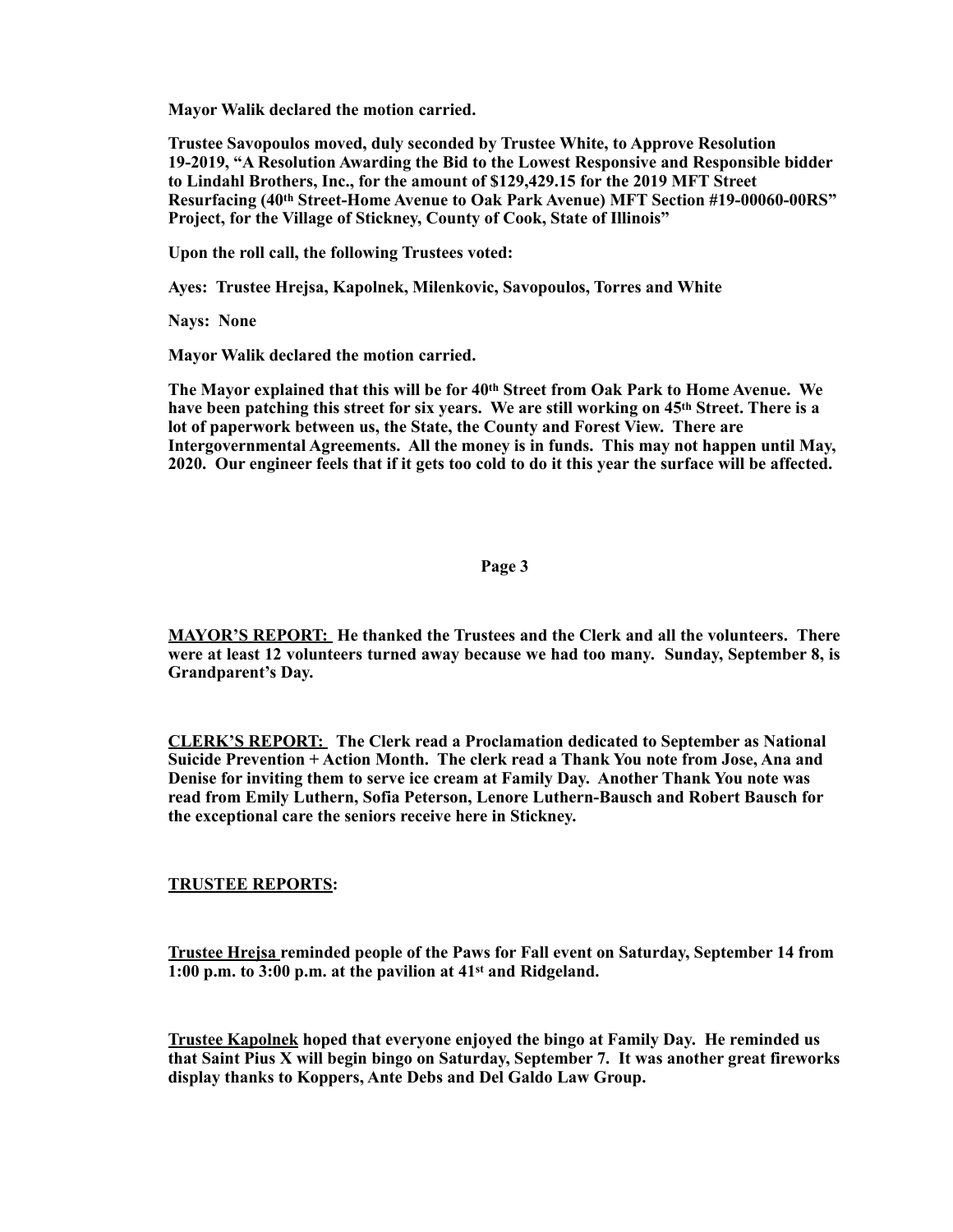**Trustee Torres thanked people for helping at Stickney Family Day. Everyone did their part. She also thanked the Police Department, Public Works and the Fire Department. Public Works Director Joe Lopez did an outstanding job with the cooking, buying the stuff, and shopping for the stuff. He kept in touch with us throughout the event as to how much of the food was left.** 

**Trustee Milenkovic provided information on Operation Support Our Troops collection for the troops. Donations can be dropped off at the Village Hall through November 30. A list of items that we are accepting was given.** 

**Trustee Savopoulos thanked everyone for coming up to him at Family Day and thanking him for his potato pancakes. He said he takes great pride in his potato pancakes. We went through almost 30 gallons. There were close to 900 pancakes made. He was sore the next day from holding the spatula. It was great fun!** 

**Trustee White thanked the board and volunteers. Without the volunteers there would be no event. The Mayor kicks off the planning meetings in June.** 

## **DEPARTMENT REPORTS:**

**Fire Chief Jeff Boyajian thanked the Mayor and the board of trustees for allowing the fire department the opportunity to upgrade the 15-year-old MagnaGrip vehicle exhaust removal system. They are replacing all the existing hoses with 5 inch extreme high temperature (850 degrees) hoses with new nozzles, and exhaust boots. New sensors will be located within the MagnaGrip Nozzles which means the system will kick on almost immediately compared to being delayed due to the exhaust having to travel through 15 feet of hose as well as turning the system on remotely. They will be completed by the end of the week. In addition, the Division 11 SCBA (air Pack) Confidence Trailer is nearing completion and will be in service soon. Funds were provided by all seven communities that belong to Division 11, which consist** 

**Page 4** 

**of the following communities: Berwyn, Cicero, Forest Park, North Riverside, Oak Park, River Forest and Stickney. Each of these communities along with a few of the other surrounding communities will be able to train in this trailer. It is intended to build confidence by wearing an air-pack in blackout conditions, and will have several challenges to simulate many different "hazards" (missing floors/wire entanglement/change in elevation/stairs, etc.) that are found throughout a building fire, without having to worry about any of the "hazards" of fire or smoke conditions.** 

**One more item was mentioned concerning the plans for a new driveway at the fire house.**